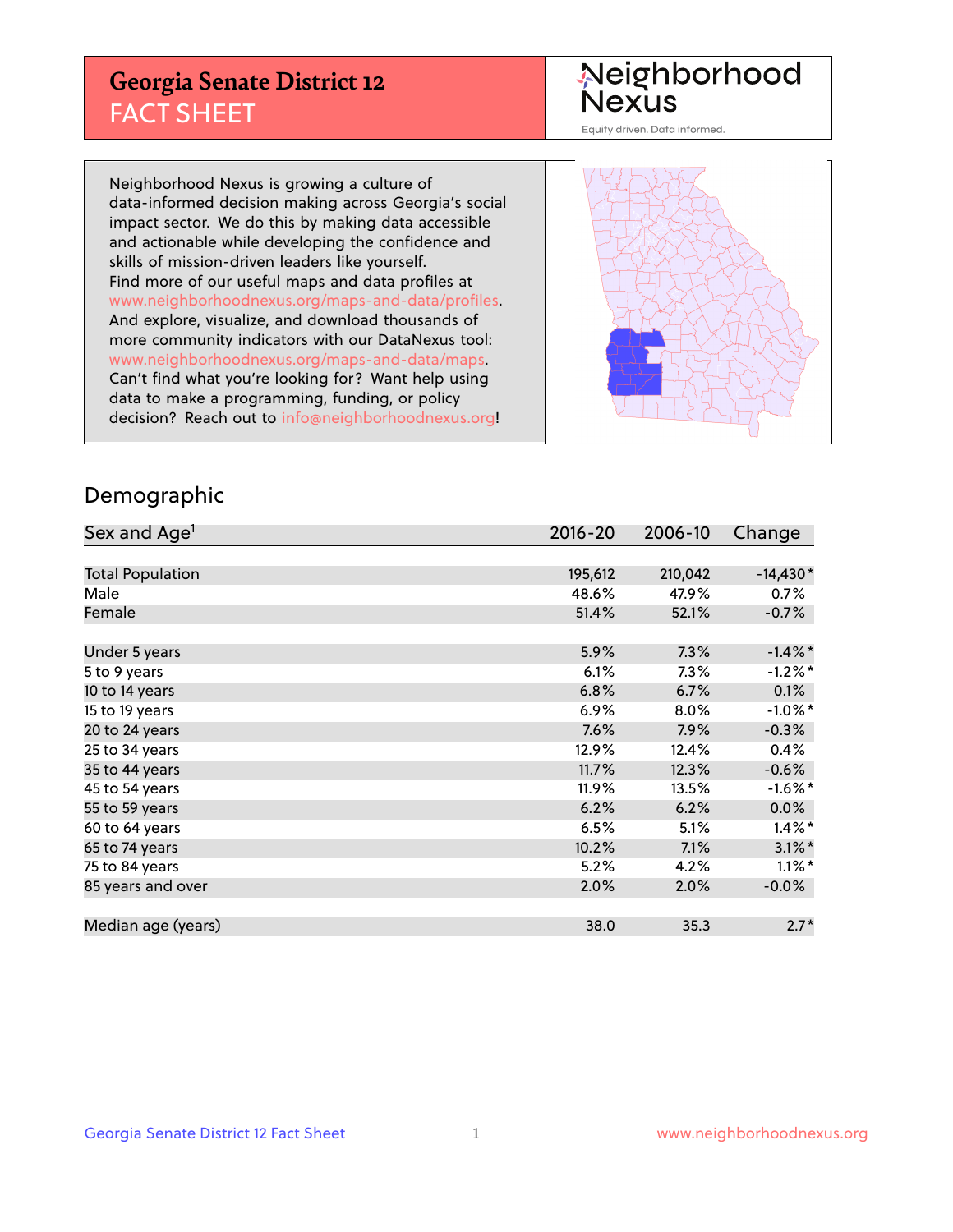## Demographic, continued...

| Race <sup>2</sup>                                            | $2016 - 20$ | 2006-10 | Change     |
|--------------------------------------------------------------|-------------|---------|------------|
| <b>Total population</b>                                      | 195,612     | 210,042 | $-14,430*$ |
| One race                                                     | 98.1%       | 99.0%   | $-0.9%$ *  |
| White                                                        | 35.3%       | 38.5%   | $-3.2\%$ * |
| <b>Black or African American</b>                             | 59.5%       | 58.6%   | 0.8%       |
| American Indian and Alaska Native                            | 0.2%        | 0.2%    | $-0.0%$    |
| Asian                                                        | 1.2%        | 0.7%    | 0.5%       |
| Native Hawaiian and Other Pacific Islander                   | 0.1%        | 0.0%    | 0.1%       |
| Some other race                                              | 1.9%        | 0.9%    | $0.9\%$ *  |
| Two or more races                                            | 1.9%        | 1.0%    | $0.9\%$ *  |
| Race alone or in combination with other race(s) <sup>3</sup> | $2016 - 20$ | 2006-10 | Change     |
| Total population                                             | 195,612     | 210,042 | $-14,430*$ |
| White                                                        | 37.1%       | 39.3%   | $-2.2%$ *  |
| <b>Black or African American</b>                             | 60.7%       | 59.3%   | 1.4%       |
| American Indian and Alaska Native                            | 0.6%        | 0.6%    | $-0.0%$    |
| Asian                                                        | 1.5%        | 0.8%    | $0.7\%$ *  |
| Native Hawaiian and Other Pacific Islander                   | 0.1%        | 0.0%    | 0.1%       |
| Some other race                                              | 2.1%        | 1.0%    | $1.1\%$ *  |
| Hispanic or Latino and Race <sup>4</sup>                     | $2016 - 20$ | 2006-10 | Change     |
| Total population                                             | 195,612     | 210,042 | $-14,430*$ |
| Hispanic or Latino (of any race)                             | 4.1%        | 2.5%    | $1.5%$ *   |
| Not Hispanic or Latino                                       | 95.9%       | 97.5%   | $-1.5%$ *  |
| White alone                                                  | 33.7%       | 37.3%   | $-3.6\%$ * |
| Black or African American alone                              | 59.2%       | 58.4%   | 0.8%       |
| American Indian and Alaska Native alone                      | 0.2%        | 0.2%    | $-0.0%$    |
| Asian alone                                                  | 1.1%        | 0.7%    | 0.4%       |
| Native Hawaiian and Other Pacific Islander alone             | 0.1%        | 0.0%    | 0.1%       |
| Some other race alone                                        | 0.1%        | 0.1%    | 0.1%       |
| Two or more races                                            | 1.5%        | 0.8%    | $0.7%$ *   |
| U.S. Citizenship Status <sup>5</sup>                         | $2016 - 20$ | 2006-10 | Change     |
|                                                              |             |         |            |
| Foreign-born population                                      | 7,146       | 4,792   | $2,354*$   |
| Naturalized U.S. citizen                                     | 25.3%       | 33.4%   | $-8.1%$    |
| Not a U.S. citizen                                           | 74.7%       | 66.6%   | 8.1%       |
| Citizen, Voting Age Population <sup>6</sup>                  | 2016-20     | 2006-10 | Change     |
| Citizen, 18 and over population                              | 146,322     | 153,117 | $-6,795*$  |
| Male                                                         | 47.1%       | 46.4%   | 0.8%       |
| Female                                                       | 52.9%       | 53.6%   | $-0.8%$    |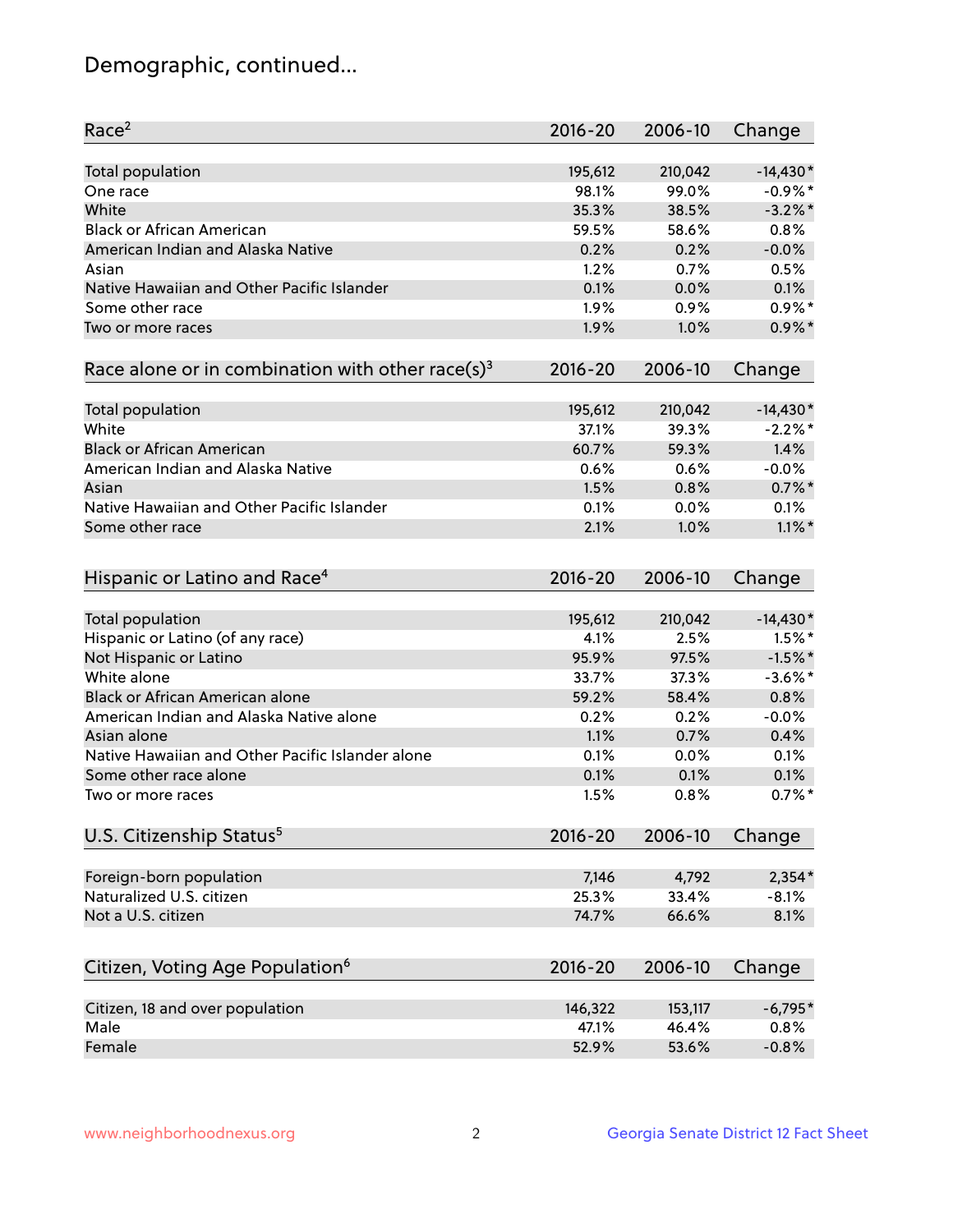#### Economic

| Income <sup>7</sup>                                 | 2016-20 | 2006-10 | Change     |
|-----------------------------------------------------|---------|---------|------------|
|                                                     |         |         |            |
| All households                                      | 74,669  | 77,373  | $-2,704*$  |
| Less than \$10,000                                  | 11.8%   | 14.5%   | $-2.7\%$ * |
| \$10,000 to \$14,999                                | 7.8%    | 9.9%    | $-2.1\%$ * |
| \$15,000 to \$24,999                                | 15.1%   | 16.4%   | $-1.3%$    |
| \$25,000 to \$34,999                                | 12.2%   | 13.0%   | $-0.8%$    |
| \$35,000 to \$49,999                                | 14.4%   | 14.7%   | $-0.3%$    |
| \$50,000 to \$74,999                                | 16.5%   | 14.9%   | $1.6\%$ *  |
| \$75,000 to \$99,999                                | 9.0%    | 7.8%    | $1.2\%$ *  |
| \$100,000 to \$149,999                              | 8.9%    | 6.0%    | $3.0\%$ *  |
| \$150,000 to \$199,999                              | 2.3%    | 1.3%    | 1.0%       |
| \$200,000 or more                                   | 2.0%    | 1.6%    | 0.4%       |
| Median household income (dollars)                   | 38,453  | 32,031  | $6,422*$   |
| Mean household income (dollars)                     | 53,579  | 45,618  | 7,961*     |
| With earnings                                       | 69.5%   | 72.6%   | $-3.1\%$ * |
| Mean earnings (dollars)                             | 54,574  | 46,587  | 7,986*     |
| <b>With Social Security</b>                         | 37.9%   | 32.9%   | $5.0\%$ *  |
| Mean Social Security income (dollars)               | 17,437  | 13,203  | 4,234*     |
| With retirement income                              | 21.2%   | 16.4%   | 4.8%*      |
| Mean retirement income (dollars)                    | 24,088  | 23,329  | 759        |
| With Supplemental Security Income                   | 9.3%    | 7.7%    | $1.7\%$ *  |
| Mean Supplemental Security Income (dollars)         | 9,387   | 7,613   | $1,774*$   |
| With cash public assistance income                  | 1.7%    | 2.3%    | $-0.6%$    |
| Mean cash public assistance income (dollars)        | 1,218   | 2,395   | $-1,176*$  |
| With Food Stamp/SNAP benefits in the past 12 months | 26.1%   | 20.4%   | $5.7\%$ *  |
|                                                     |         |         |            |
| Families                                            | 45,840  | 50,532  | $-4,692*$  |
| Less than \$10,000                                  | 8.5%    | 10.3%   | $-1.8\%$ * |
| \$10,000 to \$14,999                                | 5.0%    | 7.0%    | $-2.1\%$ * |
| \$15,000 to \$24,999                                | 12.7%   | 15.0%   | $-2.4\%$ * |
| \$25,000 to \$34,999                                | 12.0%   | 11.7%   | 0.3%       |
| \$35,000 to \$49,999                                | 14.5%   | 16.7%   | $-2.2%$    |
| \$50,000 to \$74,999                                | 18.0%   | 17.3%   | 0.7%       |
| \$75,000 to \$99,999                                | 11.4%   | 10.1%   | 1.3%       |
| \$100,000 to \$149,999                              | 11.9%   | 7.9%    | 4.0%*      |
| \$150,000 to \$199,999                              | 3.3%    | 1.7%    | 1.6%       |
| \$200,000 or more                                   | 2.6%    | 2.1%    | 0.5%       |
| Median family income (dollars)                      | 46,358  | 40,098  | $6,260*$   |
| Mean family income (dollars)                        | 62,862  | 53,711  | $9,152*$   |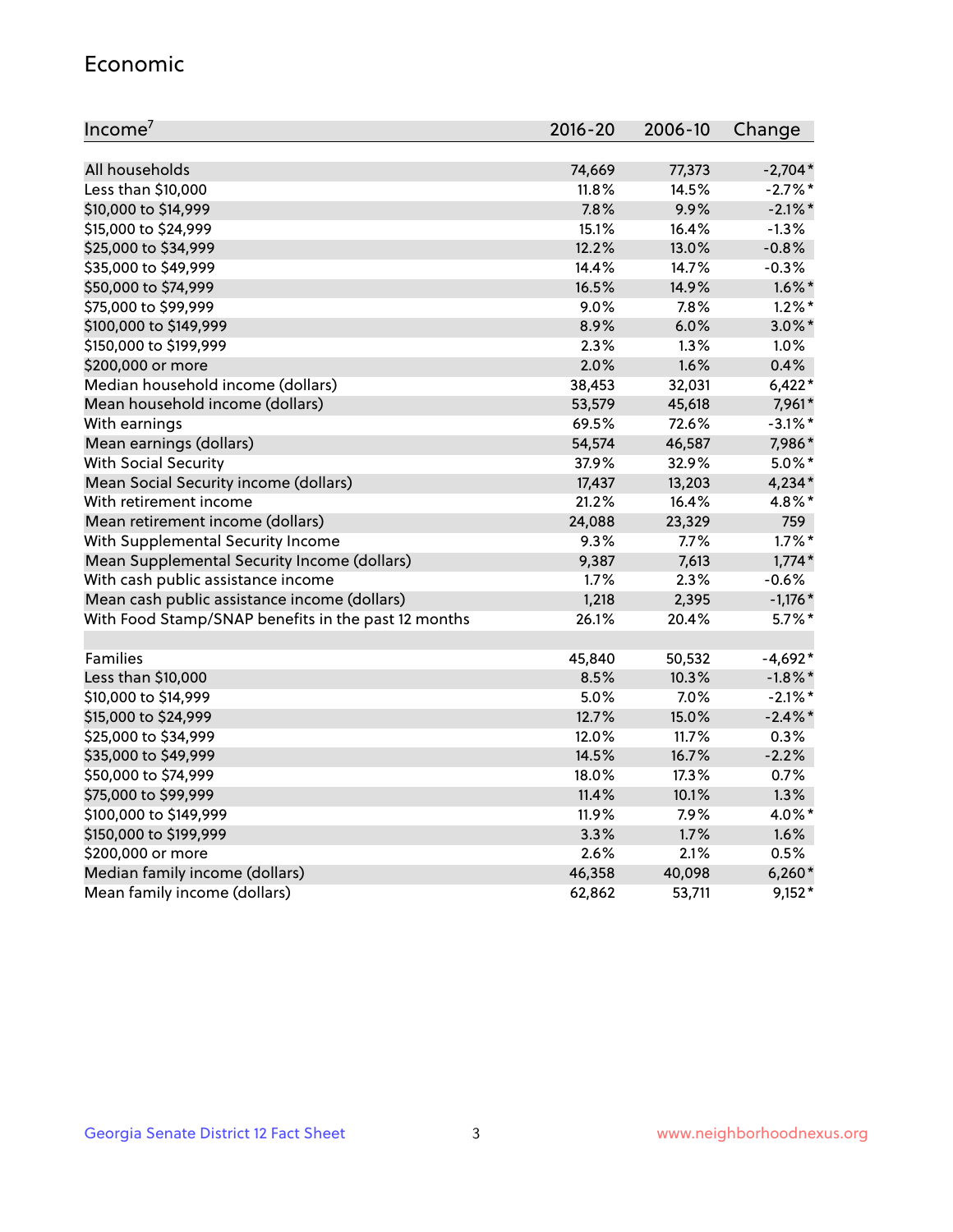## Economic, continued...

| Income, continued <sup>8</sup>                           | $2016 - 20$ | 2006-10 | Change    |
|----------------------------------------------------------|-------------|---------|-----------|
|                                                          |             |         |           |
| Nonfamily households                                     | 28,829      | 26,841  | 1,988*    |
| Median nonfamily income (dollars)                        | 24,114      | 19,563  | 4,551*    |
| Mean nonfamily income (dollars)                          | 36,256      | 29,062  | 7,194*    |
|                                                          |             |         |           |
| Median earnings for workers (dollars)                    | 26,965      | 21,471  | 5,495*    |
| Median earnings for male full-time, year-round workers   | 40,181      | 33,721  | 6,460*    |
| (dollars)                                                |             |         |           |
| Median earnings for female full-time, year-round workers | 32,465      | 26,995  | 5,470*    |
| (dollars)                                                |             |         |           |
|                                                          |             |         |           |
| Per capita income (dollars)                              | 21,463      | 17,698  | $3,765*$  |
|                                                          |             |         |           |
| Families and People Below Poverty Level <sup>9</sup>     | 2016-20     | 2006-10 | Change    |
|                                                          |             |         |           |
| <b>All families</b>                                      | 21.3%       | 21.8%   | $-0.5%$   |
| With related children under 18 years                     | 32.7%       | 34.4%   | $-1.7%$   |
| With related children under 5 years only                 | 32.6%       | 43.6%   | $-11.0%$  |
| Married couple families                                  | 6.9%        | 8.1%    | $-1.3%$   |
| With related children under 18 years                     | 10.1%       | 12.4%   | $-2.3%$   |
| With related children under 5 years only                 | 8.5%        | 8.9%    | $-0.4%$   |
| Families with female householder, no husband present     | 42.4%       | 42.7%   | $-0.2%$   |
| With related children under 18 years                     | 51.2%       | 53.0%   | $-1.8%$   |
| With related children under 5 years only                 | 55.0%       | 61.6%   | $-6.6%$   |
|                                                          |             |         |           |
| All people                                               | 26.8%       | 27.5%   | $-0.7%$   |
| Under 18 years                                           | 39.0%       | 40.5%   | $-1.5%$   |
| Related children under 18 years                          | 38.4%       | 40.0%   | $-1.5%$   |
| Related children under 5 years                           | 40.4%       | 45.5%   | $-5.1%$   |
| Related children 5 to 17 years                           | 37.7%       | 37.8%   | $-0.0%$   |
| 18 years and over                                        | 22.9%       | 22.9%   | 0.1%      |
| 18 to 64 years                                           | 24.7%       | 24.4%   | 0.3%      |
| 65 years and over                                        | 17.2%       | 15.7%   | 1.5%      |
| People in families                                       | 23.9%       | 25.1%   | $-1.2%$   |
| Unrelated individuals 15 years and over                  | 37.0%       | 38.2%   | $-1.2%$   |
|                                                          |             |         |           |
| Non-Hispanic white people                                | 14.8%       | 10.9%   | 3.9%*     |
| Black or African-American people                         | 33.2%       | 37.7%   | $-4.5%$ * |
| Asian people                                             | 18.9%       | 19.1%   | $-0.2%$   |
| Hispanic or Latino people                                | 36.3%       | 45.6%   | $-9.4%$   |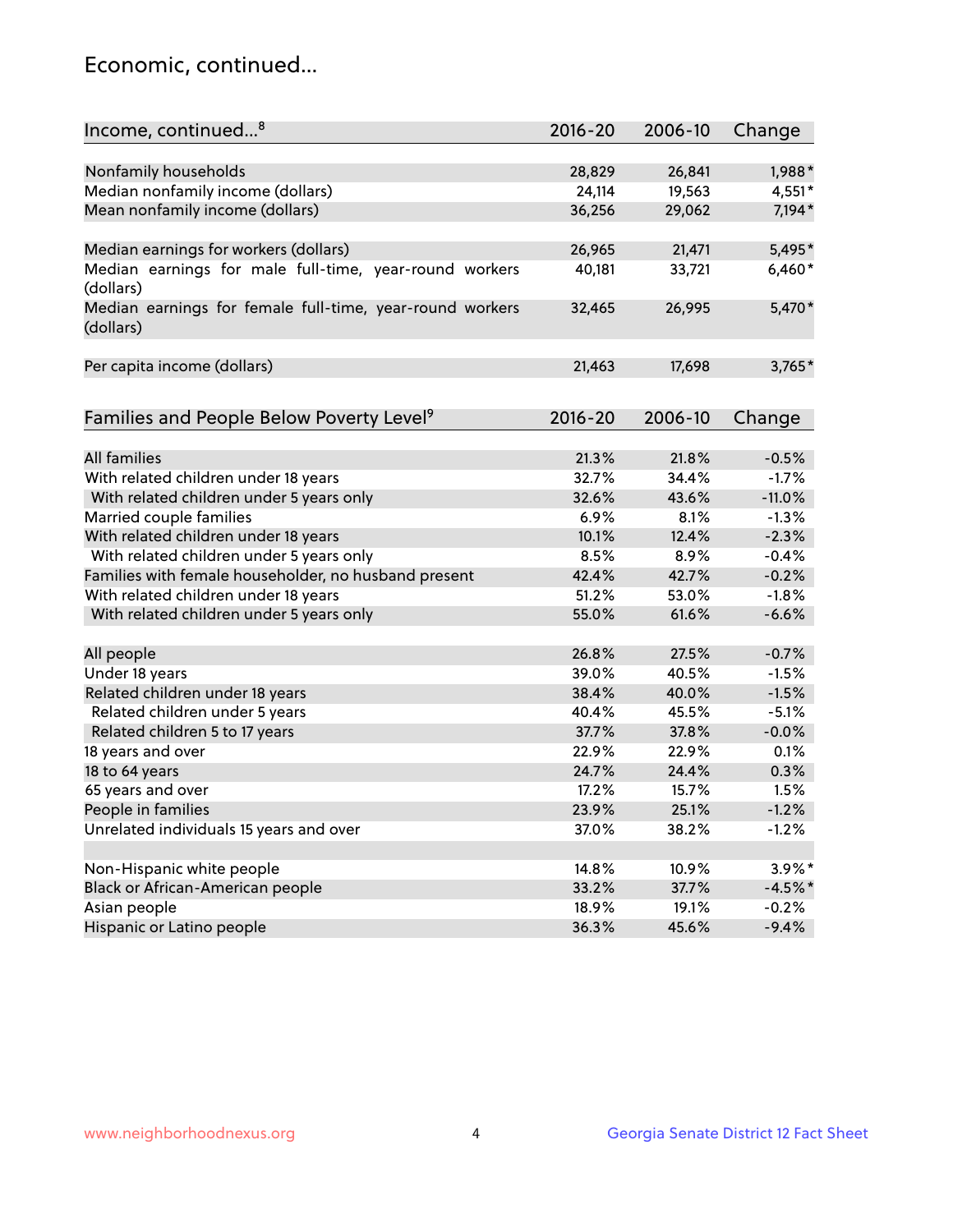## Employment

| Employment Status <sup>10</sup>                                        | $2016 - 20$    | 2006-10       | Change               |
|------------------------------------------------------------------------|----------------|---------------|----------------------|
|                                                                        |                |               |                      |
| Population 16 years and over                                           | 156,061        | 162,256       | $-6,195*$            |
| In labor force                                                         | 53.4%          | 56.5%         | $-3.1\%$ *           |
| Civilian labor force                                                   | 53.2%          | 56.2%         | $-3.1\%$ *           |
| Employed                                                               | 48.1%          | 49.4%         | $-1.4%$              |
| Unemployed                                                             | 5.1%           | 6.8%          | $-1.7%$              |
| <b>Armed Forces</b>                                                    | 0.3%           | 0.3%          | $-0.0%$              |
| Not in labor force                                                     | 46.6%          | 43.5%         | $3.1\%$ *            |
| Civilian labor force                                                   | 82,960         | 91,266        | $-8,306*$            |
|                                                                        | 9.6%           | 12.1%         |                      |
| <b>Unemployment Rate</b>                                               |                |               | $-2.6%$              |
| Females 16 years and over                                              | 81,011         | 86,211        | $-5,200*$            |
| In labor force                                                         | 53.2%          | 53.5%         | $-0.2%$              |
| Civilian labor force                                                   | 53.1%          | 53.4%         | $-0.3%$              |
| Employed                                                               | 48.1%          | 47.1%         | 1.1%                 |
|                                                                        |                |               |                      |
| Own children of the householder under 6 years                          | 12,739         | 17,534        | $-4,795*$            |
| All parents in family in labor force                                   | 77.2%          | 66.4%         | 10.7%*               |
| Own children of the householder 6 to 17 years                          | 27,949         | 31,378        | $-3,429*$            |
| All parents in family in labor force                                   | 77.3%          | 70.9%         | $6.5%$ *             |
|                                                                        |                |               |                      |
| Industry <sup>11</sup>                                                 | 2016-20        | 2006-10       | Change               |
|                                                                        |                |               |                      |
| Civilian employed population 16 years and over                         | 75,036<br>4.2% | 80,217        | $-5,181*$            |
| Agriculture, forestry, fishing and hunting, and mining<br>Construction | 5.0%           | 4.4%<br>5.3%  | $-0.3%$              |
| Manufacturing                                                          | 12.4%          | 14.1%         | $-0.3%$<br>$-1.7%$ * |
| Wholesale trade                                                        | 2.5%           | 2.9%          | $-0.4%$              |
| Retail trade                                                           | 11.6%          |               | 0.5%                 |
|                                                                        | 6.0%           | 11.1%<br>5.2% | 0.8%                 |
| Transportation and warehousing, and utilities<br>Information           | 1.7%           | 1.9%          | $-0.2%$              |
| Finance and insurance, and real estate and rental and leasing          | 4.2%           | 3.8%          | 0.4%                 |
| Professional, scientific, and management, and administrative           | 7.4%           | 6.2%          | 1.3%                 |
| and waste management services                                          |                |               |                      |
| Educational services, and health care and social assistance            | 23.8%          | 24.8%         | $-1.0%$              |
| Arts, entertainment, and recreation, and accommodation and             | 7.5%           | 7.4%          | 0.1%                 |
| food services                                                          |                |               |                      |
| Other services, except public administration                           | 5.6%           | 5.0%          | 0.6%                 |
| Public administration                                                  | 8.2%           | 8.0%          | 0.2%                 |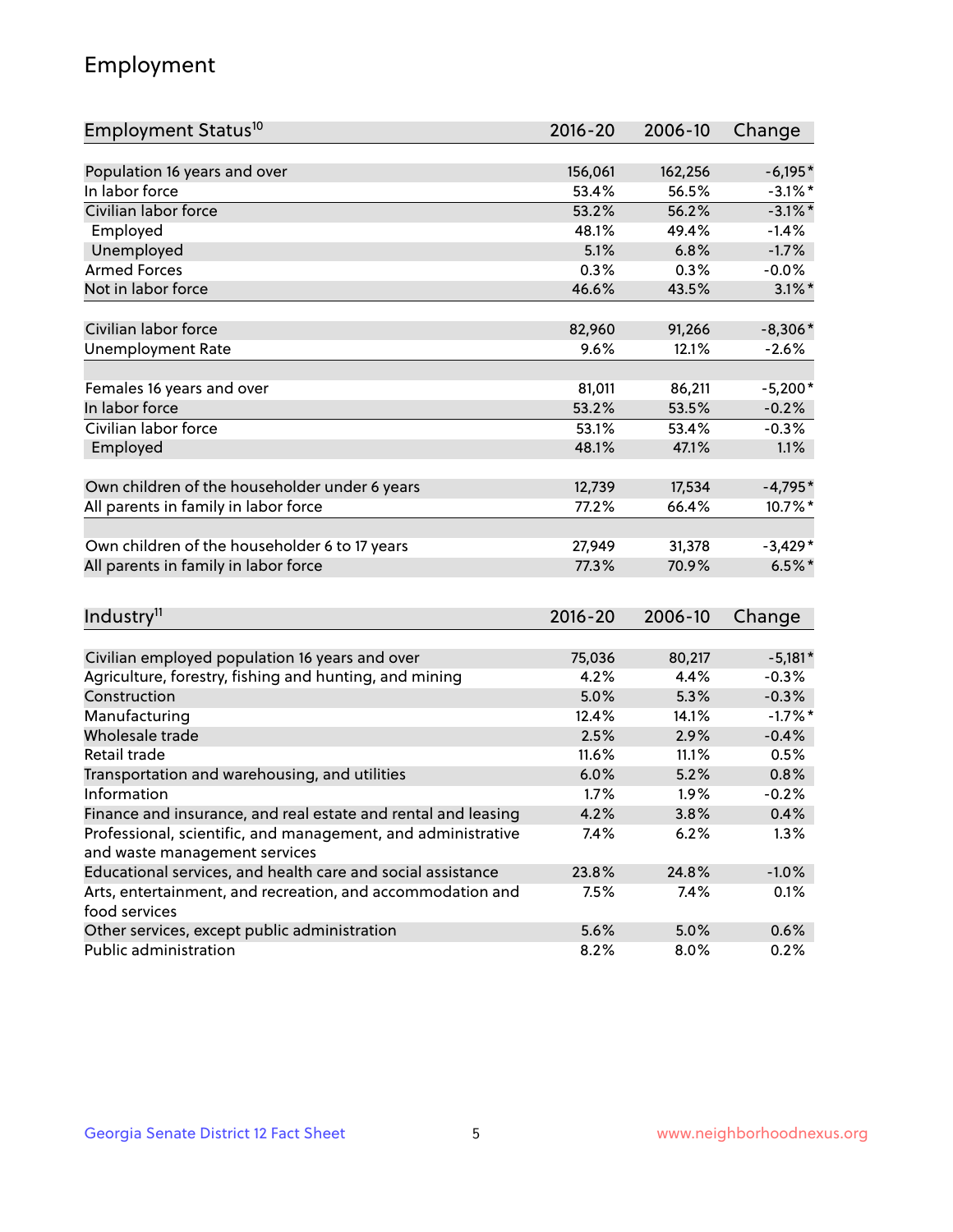## Employment, continued...

| Occupation <sup>12</sup>                                     | $2016 - 20$ | 2006-10 | Change    |
|--------------------------------------------------------------|-------------|---------|-----------|
| Civilian employed population 16 years and over               | 75,036      | 80,217  | $-5,181*$ |
| Management, business, science, and arts occupations          | 29.1%       | 26.8%   | $2.2\%$ * |
| Service occupations                                          | 20.0%       | 20.4%   | $-0.4%$   |
| Sales and office occupations                                 | 22.1%       | 22.7%   | $-0.6%$   |
| Natural<br>resources,<br>and<br>maintenance<br>construction, | 10.2%       | 11.2%   | $-1.0%$   |
| occupations                                                  |             |         |           |
| Production, transportation, and material moving occupations  | 18.6%       | 18.8%   | $-0.2%$   |
| Class of Worker <sup>13</sup>                                | $2016 - 20$ | 2006-10 | Change    |
|                                                              |             |         |           |
| Civilian employed population 16 years and over               | 75,036      | 80,217  | $-5,181*$ |
| Private wage and salary workers                              | 74.3%       | 72.4%   | 1.9%      |
| Government workers                                           | 20.4%       | 22.4%   | $-1.9%$   |
| Self-employed in own not incorporated business workers       | 4.8%        | 5.1%    | $-0.3%$   |
| <b>Unpaid family workers</b>                                 | 0.5%        | 0.1%    | 0.3%      |
| Job Flows <sup>14</sup>                                      | 2019        | 2010    | Change    |
|                                                              |             |         |           |
| Total Jobs in district                                       | 75,680      | 78,053  | $-2,373$  |
| Held by residents of district                                | 54.6%       | 58.5%   | $-3.9%$   |
| Held by non-residents of district                            | 45.4%       | 41.5%   | 3.9%      |
| Jobs by Industry Sector <sup>15</sup>                        | 2019        | 2010    | Change    |
|                                                              |             |         |           |
| Total Jobs in district                                       | 75,680      | 78,053  | $-2,373$  |
| Goods Producing sectors                                      | 17.0%       | 18.0%   | $-1.0%$   |
| Trade, Transportation, and Utilities sectors                 | 19.1%       | 19.6%   | $-0.5%$   |
| All Other Services sectors                                   | 64.0%       | 62.4%   | 1.5%      |
| Total Jobs in district held by district residents            | 41,340      | 45,663  | $-4,323$  |
| <b>Goods Producing sectors</b>                               | 17.1%       | 18.7%   | $-1.6%$   |
| Trade, Transportation, and Utilities sectors                 | 16.1%       | 15.4%   | 0.7%      |
| All Other Services sectors                                   | 66.8%       | 65.9%   | 0.9%      |
|                                                              |             |         |           |
| Jobs by Earnings <sup>16</sup>                               | 2019        | 2010    | Change    |
| Total Jobs in district                                       | 75,680      | 78,053  | $-2,373$  |
|                                                              | 25.0%       |         |           |
| Jobs with earnings \$1250/month or less                      |             | 28.8%   | $-3.8%$   |
| Jobs with earnings \$1251/month to \$3333/month              | 42.1%       | 47.4%   | $-5.2%$   |
| Jobs with earnings greater than \$3333/month                 | 32.8%       | 23.8%   | 9.0%      |
| Total Jobs in district held by district residents            | 41,340      | 45,663  | $-4,323$  |
| Jobs with earnings \$1250/month or less                      | 26.8%       | 29.5%   | $-2.6%$   |
| Jobs with earnings \$1251/month to \$3333/month              | 44.8%       | 49.7%   | $-4.8%$   |
| Jobs with earnings greater than \$3333/month                 | 28.3%       | 20.9%   | 7.4%      |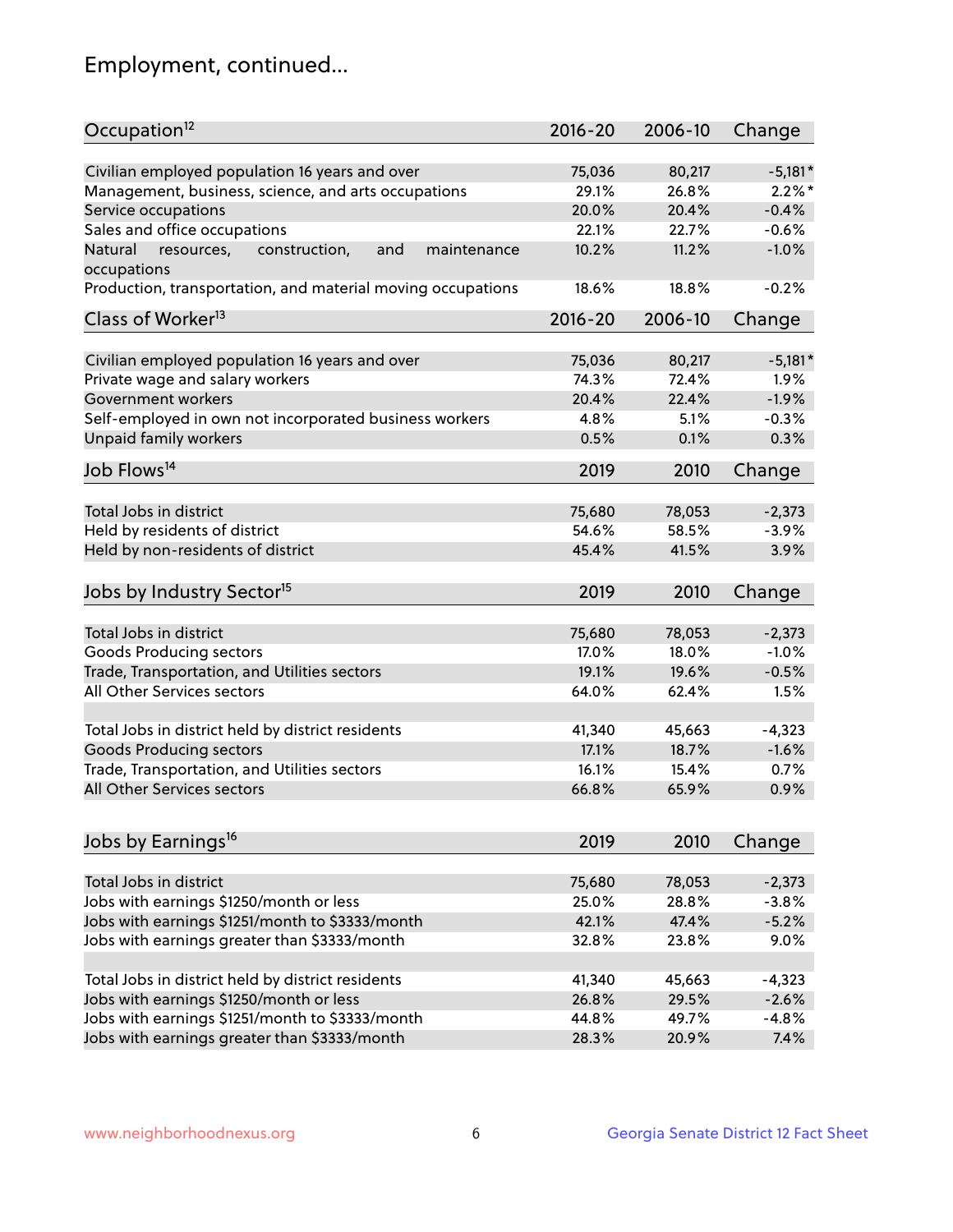## Employment, continued...

| Jobs by Age of Worker <sup>17</sup>               | 2019   | 2010   | Change   |
|---------------------------------------------------|--------|--------|----------|
|                                                   |        |        |          |
| Total Jobs in district                            | 75,680 | 78,053 | $-2,373$ |
| Jobs with workers age 29 or younger               | 21.0%  | 22.0%  | $-1.0%$  |
| Jobs with workers age 30 to 54                    | 54.2%  | 58.5%  | $-4.3%$  |
| Jobs with workers age 55 or older                 | 24.8%  | 19.5%  | 5.3%     |
|                                                   |        |        |          |
| Total Jobs in district held by district residents | 41,340 | 45,663 | $-4,323$ |
| Jobs with workers age 29 or younger               | 19.5%  | 20.6%  | $-1.0%$  |
| Jobs with workers age 30 to 54                    | 53.4%  | 58.1%  | $-4.7%$  |
| Jobs with workers age 55 or older                 | 27.1%  | 21.4%  | 5.7%     |

#### Education

| School Enrollment <sup>18</sup>                | $2016 - 20$ | 2006-10 | Change     |
|------------------------------------------------|-------------|---------|------------|
|                                                |             |         |            |
| Population 3 years and over enrolled in school | 51,926      | 60,209  | $-8,283*$  |
| Nursery school, preschool                      | $7.2\%$     | 7.4%    | $-0.2%$    |
| Kindergarten                                   | 4.6%        | 6.4%    | $-1.8\%$ * |
| Elementary school (grades 1-8)                 | 38.9%       | 38.9%   | $0.0\%$    |
| High school (grades 9-12)                      | 20.1%       | 20.4%   | $-0.4%$    |
| College or graduate school                     | 29.2%       | 26.9%   | 2.3%       |
| Educational Attainment <sup>19</sup>           | $2016 - 20$ | 2006-10 | Change     |
|                                                |             |         |            |
| Population 25 years and over                   | 130,495     | 131,968 | $-1,473$   |
| Less than 9th grade                            | 5.8%        | 8.2%    | $-2.4\%$ * |
| 9th to 12th grade, no diploma                  | 12.3%       | 16.2%   | $-3.9\%$ * |
| High school graduate (includes equivalency)    | 33.0%       | 33.3%   | $-0.4%$    |
| Some college, no degree                        | 22.5%       | 20.2%   | $2.3\%$ *  |
| Associate's degree                             | 8.4%        | 6.3%    | $2.1\%$ *  |
| Bachelor's degree                              | 10.4%       | 9.5%    | $0.9\%$ *  |
| Graduate or professional degree                | $7.7\%$     | 6.3%    | 1.4%       |
|                                                |             |         |            |
| Percent high school graduate or higher         | 81.9%       | 75.6%   | $6.3\%$ *  |
| Percent bachelor's degree or higher            | 18.1%       | 15.7%   | $2.3\%$ *  |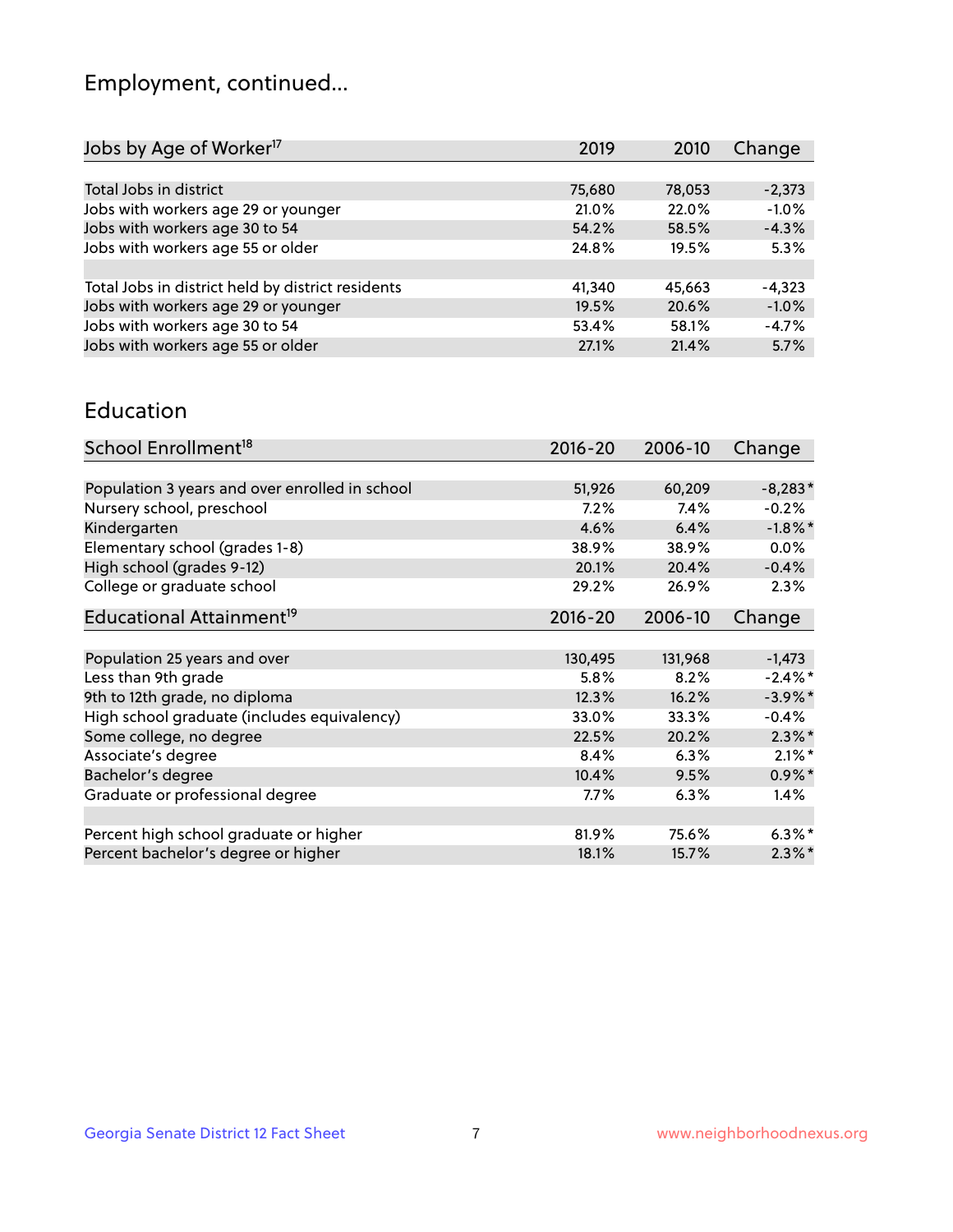## Housing

| Households by Type <sup>20</sup>                     | 2016-20     | 2006-10 | Change     |
|------------------------------------------------------|-------------|---------|------------|
|                                                      |             |         |            |
| <b>Total households</b>                              | 74,669      | 77,373  | $-2,704*$  |
| Family households (families)                         | 61.4%       | 65.3%   | $-3.9%$ *  |
| With own children under 18 years                     | 25.4%       | 27.9%   | $-2.5%$ *  |
| Married-couple family                                | 34.0%       | 38.2%   | $-4.1\%$ * |
| With own children of the householder under 18 years  | 10.3%       | 12.9%   | $-2.6\%$ * |
| Male householder, no wife present, family            | 5.0%        | 4.3%    | 0.7%       |
| With own children of the householder under 18 years  | 2.3%        | 1.8%    | 0.5%       |
| Female householder, no husband present, family       | 22.4%       | 22.8%   | $-0.5%$    |
| With own children of the householder under 18 years  | 12.8%       | 13.2%   | $-0.4%$    |
| Nonfamily households                                 | 38.6%       | 34.7%   | $3.9\%$ *  |
| Householder living alone                             | 33.4%       | 30.8%   | $2.6\%$ *  |
| 65 years and over                                    | 13.8%       | 10.2%   | $3.7\%$ *  |
| Households with one or more people under 18 years    | 29.8%       | 33.9%   | $-4.1\%$ * |
| Households with one or more people 65 years and over | 33.3%       | 25.8%   | $7.5\%$ *  |
|                                                      |             |         |            |
| Average household size                               | 2.43        | 2.57    | $-0.14*$   |
| Average family size                                  | 3.12        | 3.25    | $-0.13*$   |
| Housing Occupancy <sup>21</sup>                      | $2016 - 20$ | 2006-10 | Change     |
| Total housing units                                  | 91,584      | 91,927  | $-343$     |
| Occupied housing units                               | 81.5%       | 84.2%   | $-2.6\%$ * |
| Vacant housing units                                 | 18.5%       | 15.8%   | $2.6\%$ *  |
|                                                      |             |         |            |
| Homeowner vacancy rate                               | 2.1         | 2.5     | $-0.4$     |
| Rental vacancy rate                                  | 6.6         | 6.0     | 0.5        |
| Units in Structure <sup>22</sup>                     | 2016-20     | 2006-10 | Change     |
|                                                      |             |         |            |
| Total housing units                                  | 91,584      | 91,927  | $-343$     |
| 1-unit, detached                                     | 62.9%       | 61.8%   | 1.0%       |
| 1-unit, attached                                     | 1.7%        | 1.9%    | $-0.2%$    |
| 2 units                                              | 7.4%        | 6.8%    | 0.6%       |
| 3 or 4 units                                         | 5.9%        | 4.8%    | 1.0%       |
| 5 to 9 units                                         | 4.0%        | 5.4%    | $-1.4\%$ * |
| 10 to 19 units                                       | 1.6%        | 1.6%    | $-0.0%$    |
| 20 or more units                                     | 1.3%        | 1.3%    | $-0.0%$    |
| Mobile home                                          | 15.1%       | 16.2%   | $-1.1%$    |
| Boat, RV, van, etc.                                  | 0.1%        | 0.0%    | 0.1%       |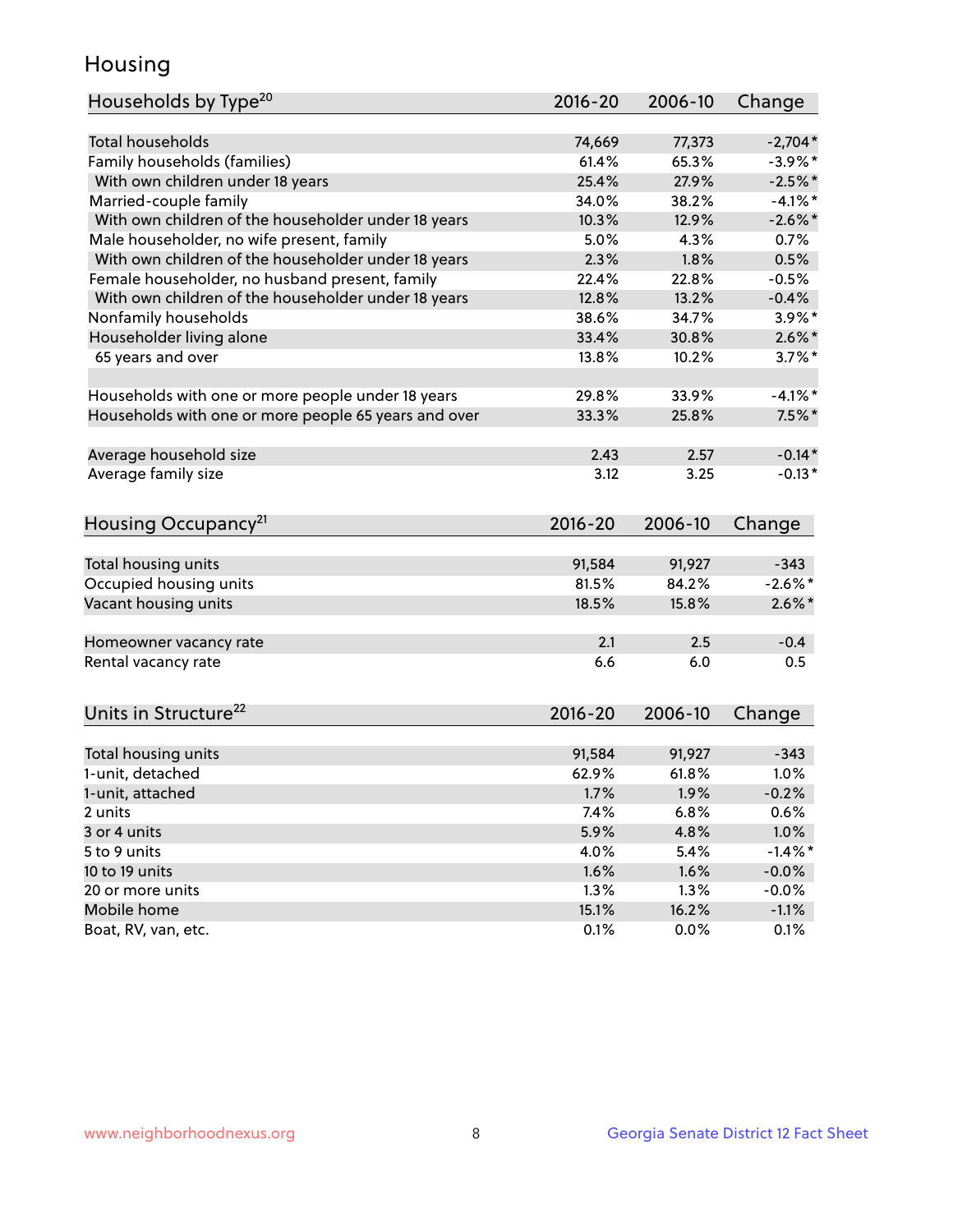## Housing, Continued...

| Year Structure Built <sup>23</sup>             | 2016-20     | 2006-10 | Change     |
|------------------------------------------------|-------------|---------|------------|
| Total housing units                            | 91,584      | 91,927  | $-343$     |
| Built 2014 or later                            | 1.3%        | (X)     | (X)        |
| Built 2010 to 2013                             | 1.6%        | (X)     | (X)        |
| Built 2000 to 2009                             | 10.6%       | 8.9%    | $1.7\%$ *  |
| Built 1990 to 1999                             | 16.6%       | 14.8%   | $1.8\%$ *  |
| Built 1980 to 1989                             | 15.5%       | 14.8%   | 0.8%       |
| Built 1970 to 1979                             | 17.7%       | 20.2%   | $-2.6\%$ * |
| Built 1960 to 1969                             | 14.0%       | 15.7%   | $-1.7%$ *  |
| Built 1950 to 1959                             | 10.5%       | 12.5%   | $-2.0\%$ * |
| Built 1940 to 1949                             | 5.4%        | 5.7%    | $-0.3%$    |
| Built 1939 or earlier                          | 7.0%        | 7.5%    | $-0.5%$    |
|                                                |             |         |            |
| Housing Tenure <sup>24</sup>                   | $2016 - 20$ | 2006-10 | Change     |
| Occupied housing units                         | 74,669      | 77,373  | $-2,704*$  |
| Owner-occupied                                 | 55.1%       | 57.7%   | $-2.6\%$ * |
| Renter-occupied                                | 44.9%       | 42.3%   | $2.6\%*$   |
| Average household size of owner-occupied unit  | 2.33        | 2.55    | $-0.22*$   |
| Average household size of renter-occupied unit | 2.57        | 2.61    | $-0.04$    |
| Residence 1 Year Ago <sup>25</sup>             | $2016 - 20$ | 2006-10 | Change     |
| Population 1 year and over                     | 193,326     | 206,875 | $-13,549*$ |
| Same house                                     | 82.5%       | 82.6%   | $-0.2%$    |
| Different house in the U.S.                    | 17.1%       | 17.1%   | 0.1%       |
| Same county                                    | 9.9%        | 10.0%   | $-0.1%$    |
| Different county                               | 7.3%        | 7.1%    | 0.2%       |
| Same state                                     | 5.3%        | 5.5%    | $-0.2%$    |
| Different state                                | 1.9%        | 1.5%    | 0.4%       |
|                                                |             |         |            |
| Abroad                                         | 0.4%        | 0.3%    | 0.1%       |
| Value of Housing Unit <sup>26</sup>            | $2016 - 20$ | 2006-10 | Change     |
| Owner-occupied units                           | 41,138      | 44,612  | $-3,474*$  |
| Less than \$50,000                             | 20.0%       | 24.2%   | $-4.2%$    |
| \$50,000 to \$99,999                           | 31.3%       | 36.0%   | $-4.7\%$ * |
| \$100,000 to \$149,999                         | 17.0%       | 16.6%   | 0.5%       |
| \$150,000 to \$199,999                         | 13.8%       | 9.8%    | $3.9\%$ *  |
| \$200,000 to \$299,999                         | 10.9%       | 8.1%    | 2.8%       |
| \$300,000 to \$499,999                         | 5.0%        | 3.6%    | 1.4%       |
| \$500,000 to \$999,999                         | 1.2%        | 1.1%    | 0.1%       |
| \$1,000,000 or more                            | 0.7%        | 0.6%    | 0.1%       |
| Median (dollars)                               | 97,457      | 84,823  | 12,633*    |
| Mortgage Status <sup>27</sup>                  | $2016 - 20$ | 2006-10 | Change     |
| Owner-occupied units                           | 41,138      | 44,612  | $-3,474*$  |
| Housing units with a mortgage                  | 47.9%       | 55.0%   | $-7.1\%$ * |
| Housing units without a mortgage               | 52.1%       | 45.0%   | $7.1\%$ *  |
|                                                |             |         |            |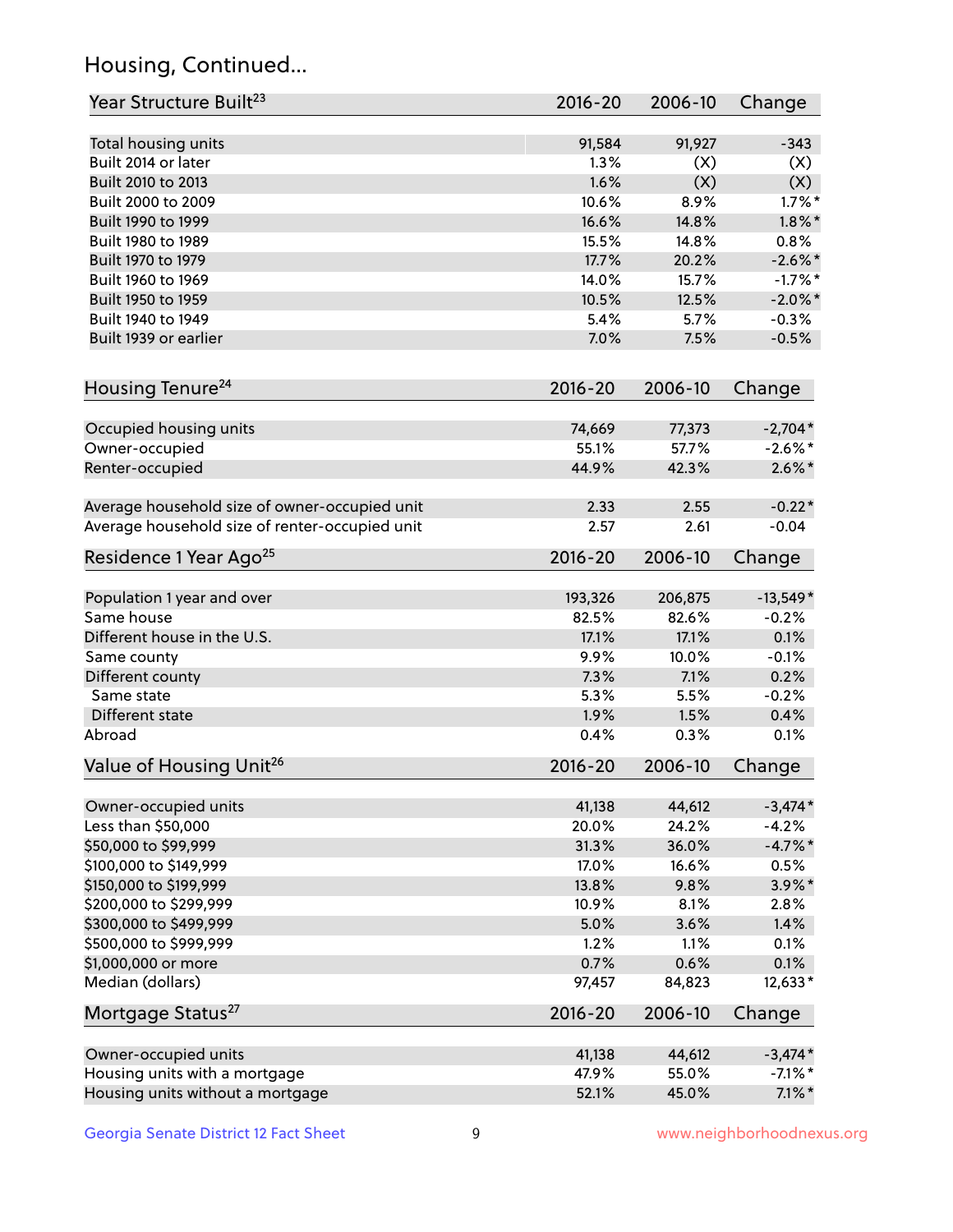## Housing, Continued...

| Selected Monthly Owner Costs <sup>28</sup>                                            | 2016-20 | 2006-10 | Change      |
|---------------------------------------------------------------------------------------|---------|---------|-------------|
| Housing units with a mortgage                                                         | 19,709  | 24,556  | $-4,847*$   |
| Less than \$300                                                                       | 0.1%    | 0.4%    | $-0.3%$     |
| \$300 to \$499                                                                        | 2.3%    | 6.2%    | $-3.9%$     |
| \$500 to \$999                                                                        | 36.7%   | 48.7%   | $-12.0\%$ * |
| \$1,000 to \$1,499                                                                    | 36.2%   | 27.7%   | $8.4\%$ *   |
| \$1,500 to \$1,999                                                                    | 14.5%   | 10.3%   | $4.1\%$ *   |
| \$2,000 to \$2,999                                                                    | 8.5%    | 4.4%    | 4.0%        |
| \$3,000 or more                                                                       | 1.8%    | 2.2%    | $-0.4%$     |
| Median (dollars)                                                                      | 1,119   | 947     | $172*$      |
| Housing units without a mortgage                                                      | 21,429  | 20,056  | $1,373*$    |
| Less than \$150                                                                       | 2.9%    | 5.4%    | $-2.5%$     |
| \$150 to \$249                                                                        | 9.8%    | 21.0%   | $-11.2\%$ * |
| \$250 to \$349                                                                        | 20.5%   | 28.2%   | $-7.8\%$ *  |
| \$350 to \$499                                                                        | 33.4%   | 27.5%   | $5.8\%$ *   |
| \$500 to \$699                                                                        | 22.0%   | 12.1%   | $9.9\%$ *   |
| \$700 or more                                                                         | 11.5%   | 5.8%    | $5.7\%$ *   |
| Median (dollars)                                                                      | 426     | 334     | $93*$       |
| Selected Monthly Owner Costs as a Percentage of<br>Household Income <sup>29</sup>     |         |         | Change      |
| Housing units with a mortgage (excluding units where<br>SMOCAPI cannot be computed)   | 19,478  | 24,393  | $-4,915*$   |
| Less than 20.0 percent                                                                | 42.7%   | 42.0%   | 0.8%        |
| 20.0 to 24.9 percent                                                                  | 16.0%   | 14.2%   | 1.9%        |
| 25.0 to 29.9 percent                                                                  | 9.4%    | 10.9%   | $-1.5%$     |
| 30.0 to 34.9 percent                                                                  | 6.8%    | 7.9%    | $-1.1%$     |
| 35.0 percent or more                                                                  | 25.0%   | 25.0%   | 0.0%        |
| Not computed                                                                          | 231     | 163     | 68          |
| Housing unit without a mortgage (excluding units where<br>SMOCAPI cannot be computed) | 20,928  | 19,745  | 1,183       |
| Less than 10.0 percent                                                                | 39.4%   | 38.9%   | 0.5%        |
| 10.0 to 14.9 percent                                                                  | 18.3%   | 19.8%   | $-1.5%$ *   |
| 15.0 to 19.9 percent                                                                  | 12.6%   | 13.0%   | $-0.4%$     |
| 20.0 to 24.9 percent                                                                  | 7.9%    | 8.0%    | $-0.2%$     |
| 25.0 to 29.9 percent                                                                  | 6.1%    | 4.6%    | 1.5%        |
| 30.0 to 34.9 percent                                                                  | 4.0%    | 3.3%    | 0.6%        |
| 35.0 percent or more                                                                  | 11.9%   | 12.3%   | $-0.5%$     |
| Not computed                                                                          | 501     | 311     | 190         |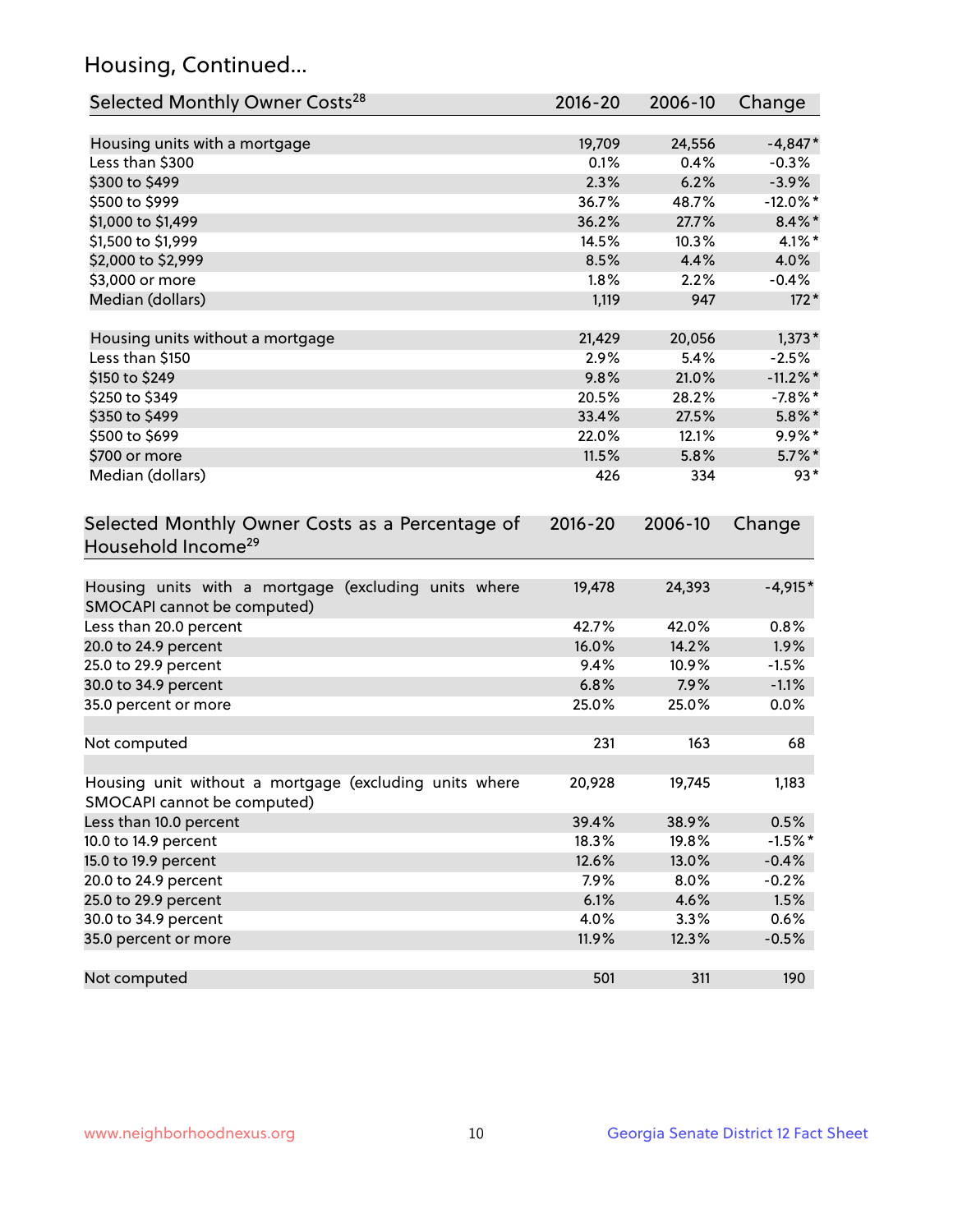## Housing, Continued...

| Gross Rent <sup>30</sup>                                                       | 2016-20              | 2006-10          | Change           |
|--------------------------------------------------------------------------------|----------------------|------------------|------------------|
|                                                                                |                      |                  |                  |
| Occupied units paying rent                                                     | 30,660               | 29,652           | 1,008            |
| Less than \$200                                                                | 1.7%                 | 2.8%             | $-1.1%$          |
| \$200 to \$499                                                                 | 15.1%                | 31.5%            | $-16.4\%$ *      |
| \$500 to \$749                                                                 | 38.2%                | 41.4%            | $-3.2%$          |
| \$750 to \$999                                                                 | 28.5%                | 19.6%            | 8.9%*            |
| \$1,000 to \$1,499                                                             | 14.3%                | 4.1%             | 10.2%*           |
| \$1,500 to \$1,999                                                             | 1.6%                 | 0.2%             | 1.4%             |
| \$2,000 or more                                                                | 0.6%                 | 0.3%             | 0.3%             |
| Median (dollars)                                                               | 720                  | 588              | $132*$           |
| No rent paid<br>Gross Rent as a Percentage of Household Income <sup>31</sup>   | 2,871<br>$2016 - 20$ | 3,109<br>2006-10 | $-238$<br>Change |
|                                                                                |                      |                  |                  |
| Occupied units paying rent (excluding units where GRAPI<br>cannot be computed) | 29,599               | 28,704           | 895              |
| Less than 15.0 percent                                                         | 17.5%                | 13.5%            | 4.0%*            |
| 15.0 to 19.9 percent                                                           | 11.8%                | 12.0%            | $-0.2%$          |
| 20.0 to 24.9 percent                                                           | $9.9\%$              | 11.9%            | $-1.9%$          |
| 25.0 to 29.9 percent                                                           | 10.5%                | 10.6%            | $-0.1%$          |
| 30.0 to 34.9 percent                                                           | 8.1%                 | 7.8%             | 0.3%             |
| 35.0 percent or more                                                           | 42.2%                | 44.2%            | $-2.0%$          |
| Not computed                                                                   | 3,932                | 4,057            | $-125$           |

## Transportation

| Commuting to Work <sup>32</sup>           | 2016-20 | 2006-10 | Change    |
|-------------------------------------------|---------|---------|-----------|
|                                           |         |         |           |
| Workers 16 years and over                 | 73,707  | 78,635  | $-4,928*$ |
| Car, truck, or van - drove alone          | 79.9%   | 77.3%   | $2.6\%$ * |
| Car, truck, or van - carpooled            | 12.0%   | 14.5%   | $-2.5%$ * |
| Public transportation (excluding taxicab) | $0.9\%$ | 1.5%    | $-0.6%$   |
| Walked                                    | 2.1%    | 2.8%    | $-0.7%$   |
| Other means                               | $1.3\%$ | $2.0\%$ | $-0.7%$   |
| Worked at home                            | 3.8%    | $1.8\%$ | $1.9\%$ * |
|                                           |         |         |           |
| Mean travel time to work (minutes)        | 21.0    | 19.1    | $1.9*$    |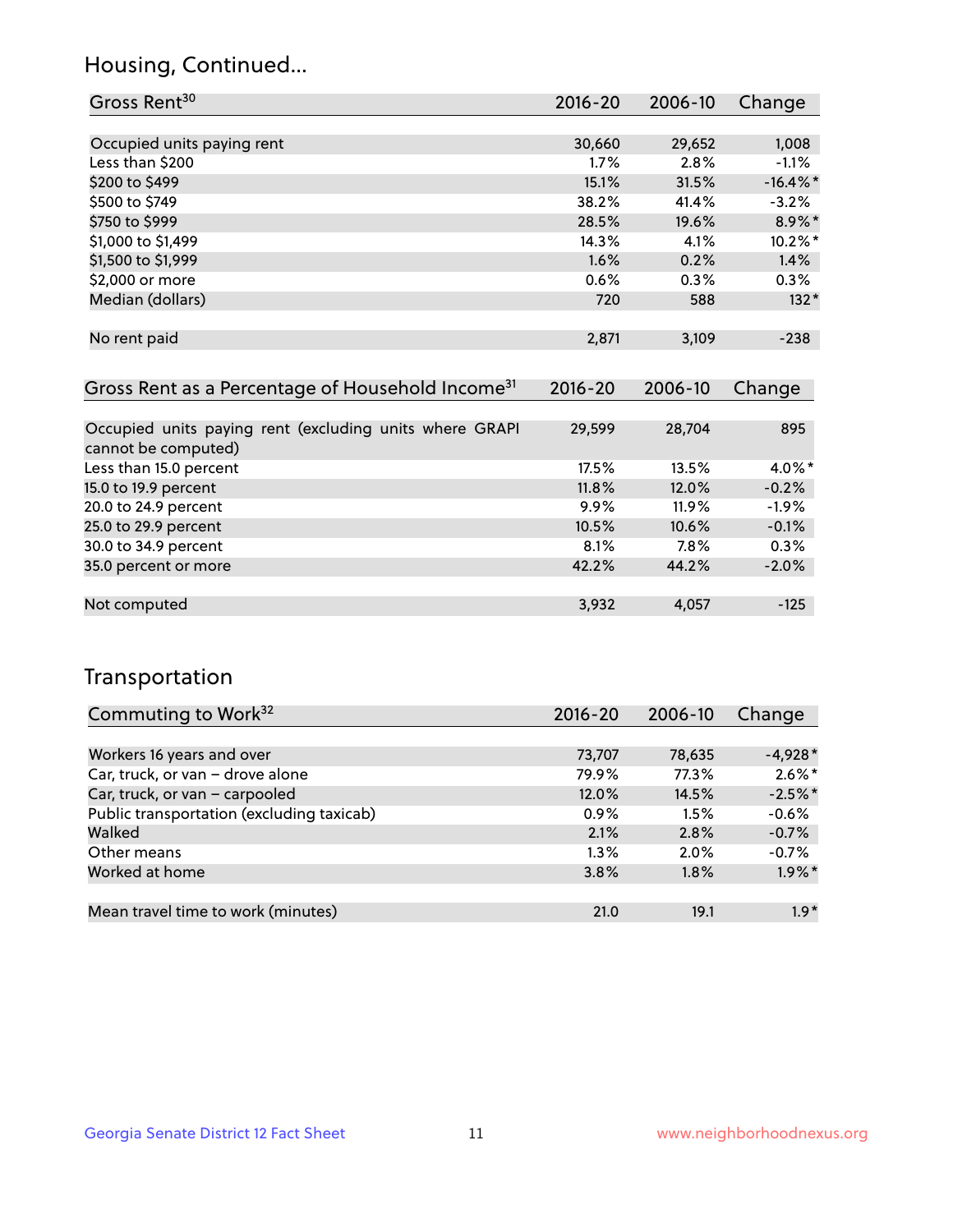## Transportation, Continued...

| Vehicles Available <sup>33</sup> | $2016 - 20$ | 2006-10 | Change    |
|----------------------------------|-------------|---------|-----------|
|                                  |             |         |           |
| Occupied housing units           | 74,669      | 77,373  | $-2.704*$ |
| No vehicles available            | 11.7%       | 12.1%   | $-0.4%$   |
| 1 vehicle available              | 37.7%       | 38.8%   | $-1.1%$   |
| 2 vehicles available             | 31.0%       | 31.5%   | $-0.5%$   |
| 3 or more vehicles available     | 19.6%       | 17.7%   | 2.0%      |

#### Health

| Health Insurance coverage <sup>34</sup>                 | 2016-20 |
|---------------------------------------------------------|---------|
|                                                         |         |
| Civilian Noninstitutionalized Population                | 185,559 |
| With health insurance coverage                          | 84.2%   |
| With private health insurance coverage                  | 51.2%   |
| With public health coverage                             | 44.7%   |
| No health insurance coverage                            | 15.8%   |
| Civilian Noninstitutionalized Population Under 19 years | 46,958  |
| No health insurance coverage                            | 6.3%    |
| Civilian Noninstitutionalized Population 19 to 64 years | 105,729 |
| In labor force:                                         | 75,507  |
| Employed:                                               | 68,692  |
| With health insurance coverage                          | 80.3%   |
| With private health insurance coverage                  | 74.3%   |
| With public coverage                                    | 9.0%    |
| No health insurance coverage                            | 19.7%   |
| Unemployed:                                             | 6,815   |
| With health insurance coverage                          | 48.4%   |
| With private health insurance coverage                  | 24.1%   |
| With public coverage                                    | 27.9%   |
| No health insurance coverage                            | 51.6%   |
| Not in labor force:                                     | 30,222  |
| With health insurance coverage                          | 70.2%   |
| With private health insurance coverage                  | 34.4%   |
| With public coverage                                    | 43.4%   |
| No health insurance coverage                            | 29.8%   |